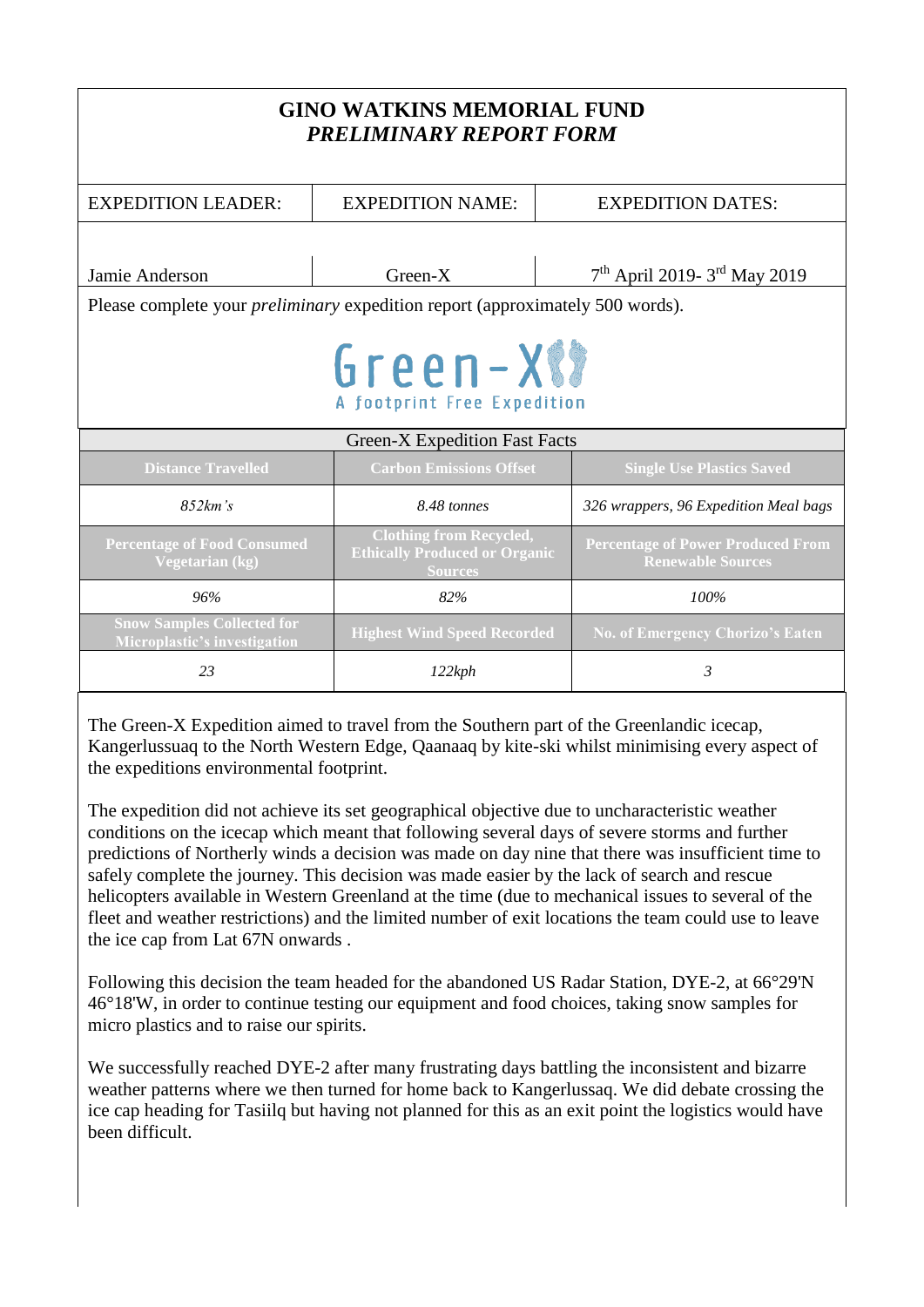*Difficult Weather Conditions included:*

- Unseasonably high temperatures, 14**°**c + leading to a lack of snow and melted pools on the climb up the ice sheet from Kangerlussuaq

- A period of intense cold weather which coincided with a high pressure system and very low wind speeds

- Prolonged periods of Northerly winds and storms, very different from the expected Southerly, SE and SW prevailing winds, which made sailing in a Northerly direction impossible.

Whilst unsuccessful in reaching Qaanaaq the team's second objective of trialling and testing methods to reduce the environmental impacts of the expedition was a success.

The use of canoe barrels to store all rations including dried meals and snack foods meant the team took virtually no single use plastic onto the ice cap. The daily rations of nuts, broken energy bars, chocolate and raisins were dished out via a small gardening trowel into cloth bags, one savoury and one sweet from which we ate during the days travel.

Morning and evening freeze dried meals were prepared each evening in silicon pouches, which were then washed following each meal with snow and antibacterial solution. This meant no unrecyclable expedition meal bags were taken into Greenland.

The clothing we used was almost entirely sourced from ethical and organic producers with several items from recycled materials. The clothing proved to be a good match for the harsh and varied conditions we faced during our time on the ice cap and more in-depth review will be available in the expedition report.

Despite not reaching our geographical objective our main objective's of coming back safely, testing our footprint free ethos and building our skills within arctic environments were all achieved thanks to your support.



*Picture 1- The Wind Increasing on Day 5*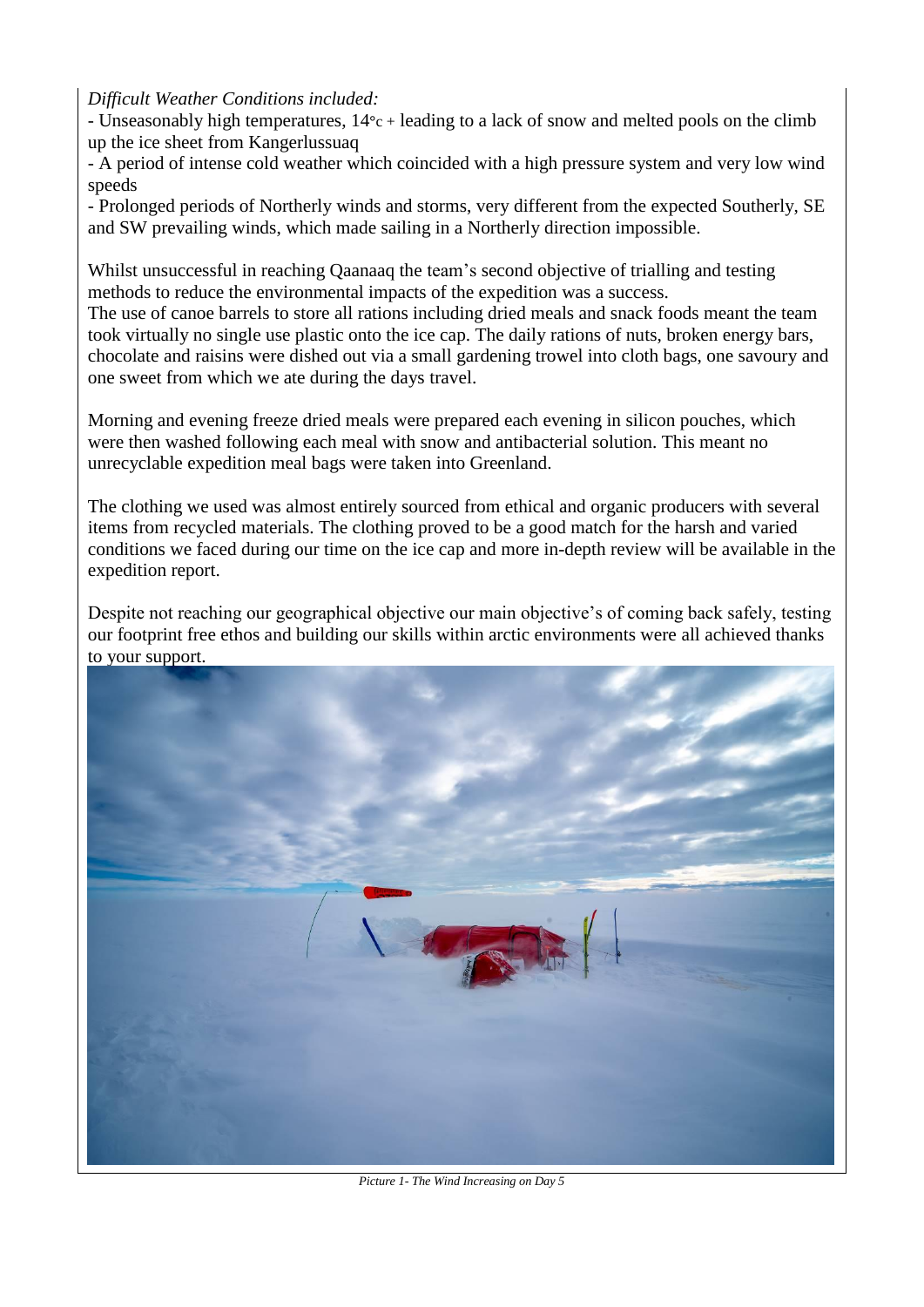

*Picture 2- DYE-2, Not our original objective but a fascinating place to visit*



*Picture 3- Tent kitchen with kettle, deemed to be the most efficient method of cooking following tests.*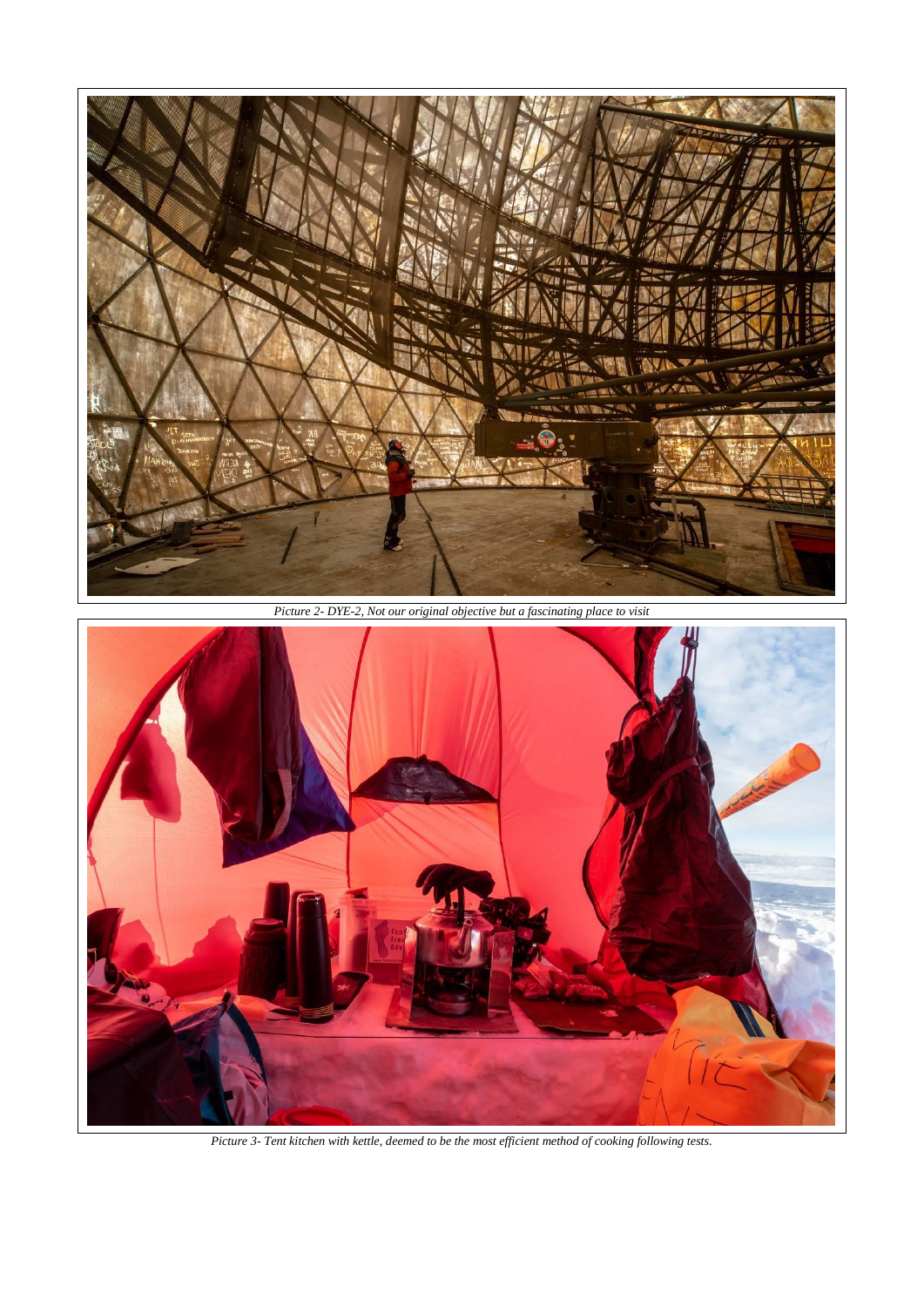

*Picture 4- Josh kiting away from the sun in some rare, perfect conditions.*



*Picture 5- Happy to be in The Arctic despite the set backs*

Signed:  $\nabla \cdot \overline{\mathcal{V}}$  Date:  $20^{\text{th}}$  September 2019